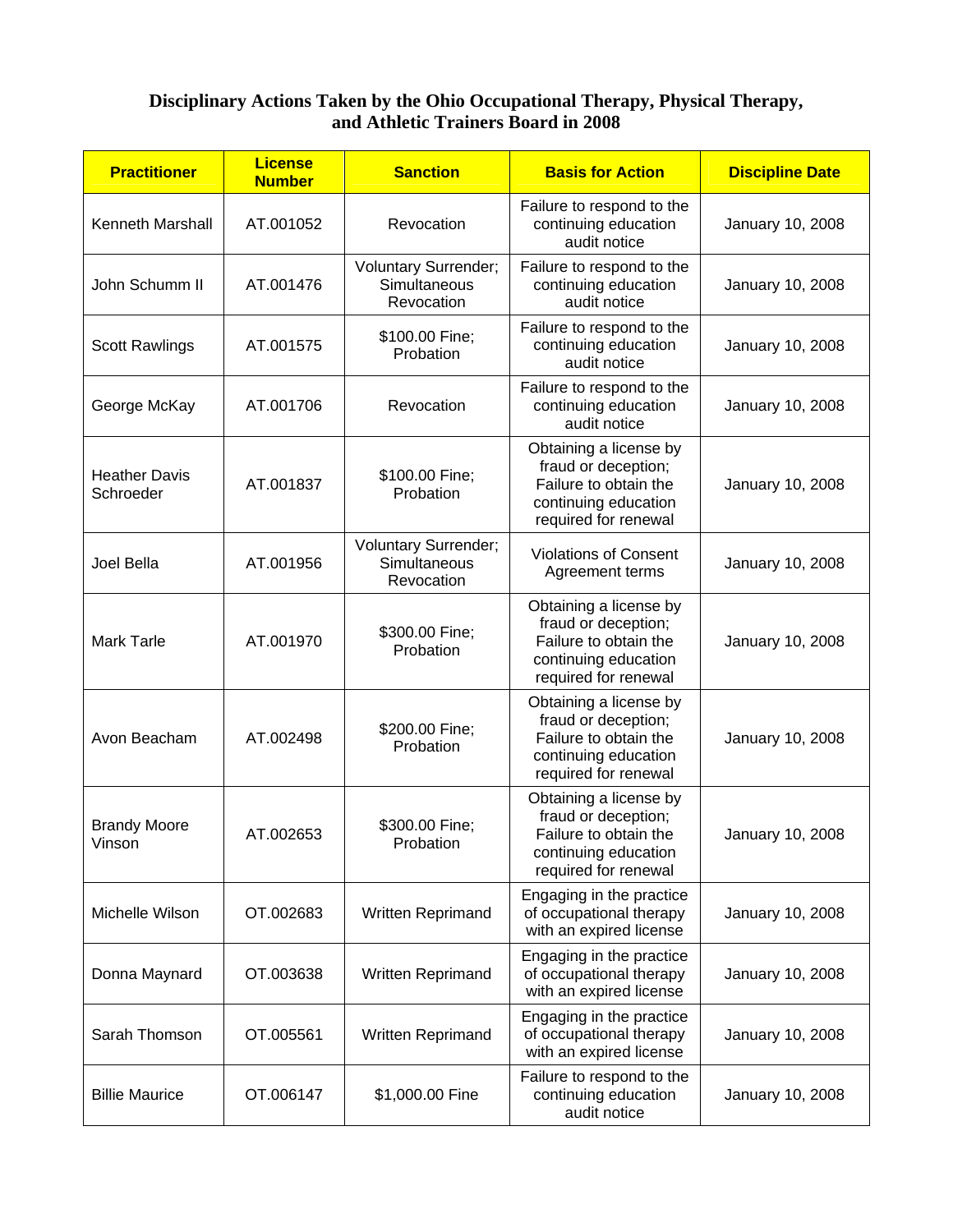| <b>Practitioner</b>          | <b>License</b><br><b>Number</b> | <b>Sanction</b>                                           | <b>Basis for Action</b>                                                                                                                                                                      | <b>Discipline Date</b> |
|------------------------------|---------------------------------|-----------------------------------------------------------|----------------------------------------------------------------------------------------------------------------------------------------------------------------------------------------------|------------------------|
| Cheryl Sato                  | OT.006262                       | Written Reprimand                                         | Engaging in the practice<br>of occupational therapy<br>with an expired license                                                                                                               | January 10, 2008       |
| Amber<br>Schweickart         | OT.006386                       | \$100.00 Fine;<br>Written Reprimand                       | Obtaining a license by<br>fraud or deception;<br>Failure to obtain the<br>continuing education<br>required for renewal                                                                       | January 10, 2008       |
| Joyce Romaker                | OTA.01166                       | <b>Written Reprimand</b>                                  | Engaging in the practice<br>of occupational therapy<br>with an expired license                                                                                                               | January 10, 2008       |
| <b>Blanca</b><br>Schwendeman | OTA.01397                       | \$100.00 Fine;<br>Written Reprimand                       | Obtaining a license by<br>fraud or deception;<br>Failure to obtain the<br>continuing education<br>required for renewal                                                                       | January 10, 2008       |
| Melissa Thacker              | OTA.02335                       | \$100.00 Fine;<br>Written Reprimand                       | Obtaining a license by<br>fraud or deception;<br>Failure to obtain the<br>continuing education<br>required for renewal                                                                       | January 10, 2008       |
| Melinda Shaw                 | OTA.02393                       | \$100.00 Fine;<br>Written Reprimand                       | Obtaining a license by<br>fraud or deception;<br>Failure to obtain the<br>continuing education<br>required for renewal                                                                       | January 10, 2008       |
| Jeanne O'Malley              | PT.000809                       | \$1,500.00 Fine;<br>Written Reprimand                     | Obtaining a license by<br>fraud or deception;<br>Failure to respond to the<br>continuing education<br>audit notice;<br>Failure to obtain the<br>continuing education<br>required for renewal | January 10, 2008       |
| Kimberly<br>McLaughlin       | PT.008293                       | Written Reprimand                                         | Obtaining a license by<br>fraud or deception;<br>Failure to obtain the<br>continuing education<br>required for renewal                                                                       | January 10, 2008       |
| Gwendolyn Ware               | PTA.00495                       | Written Reprimand                                         | Obtaining a license by<br>fraud or deception;<br>Failure to obtain the<br>continuing education<br>required for renewal                                                                       | January 10, 2008       |
| <b>Brett Schwelgin</b>       | PTA.01393                       | <b>Voluntary Surrender;</b><br>Simultaneous<br>Revocation | Obtaining a license by<br>fraud or deception;<br>Failure to respond to the<br>continuing education<br>audit notice;<br>Failure to obtain the<br>continuing education<br>required for renewal | January 10, 2008       |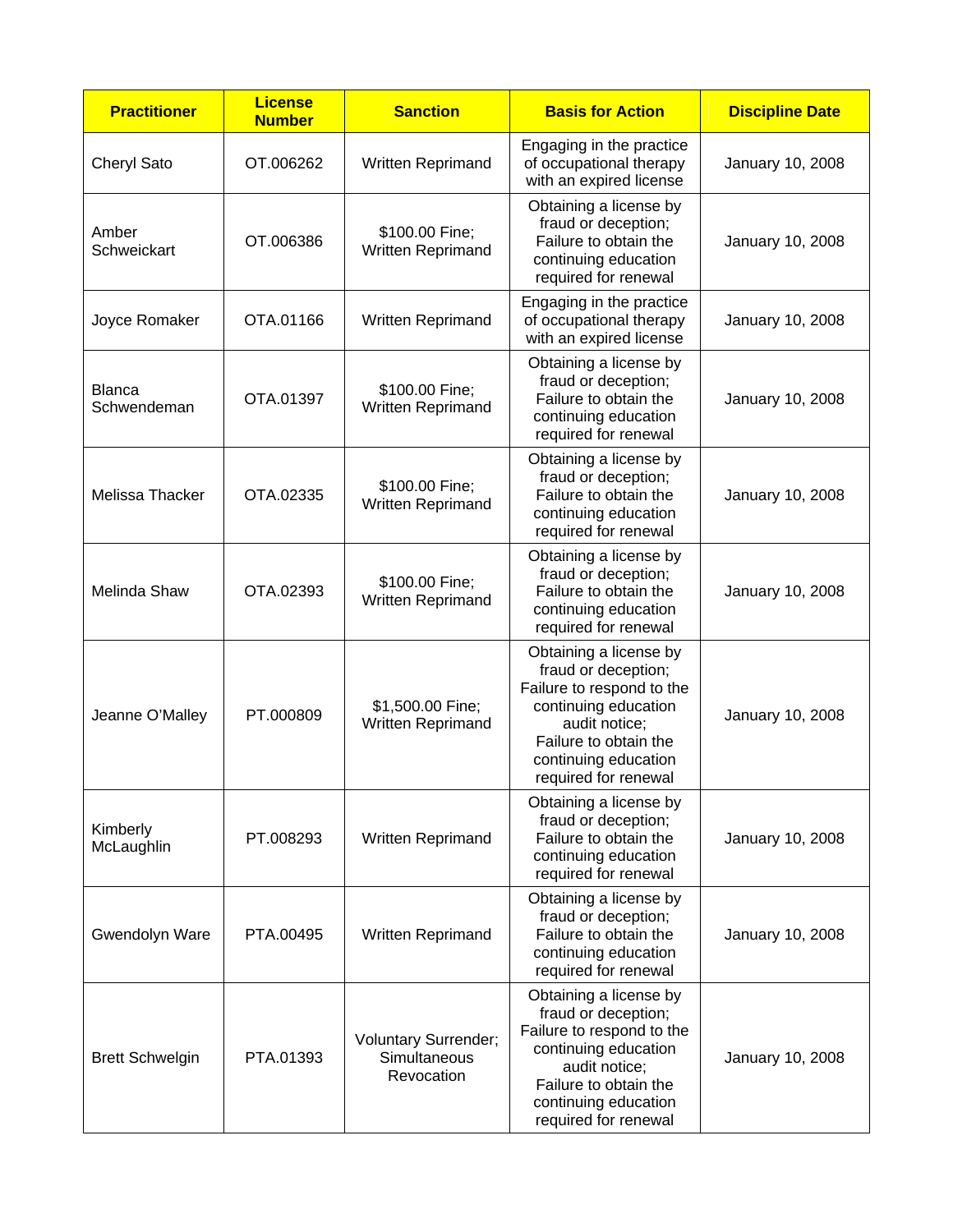| <b>Practitioner</b>             | <b>License</b><br><b>Number</b> | <b>Sanction</b>                                           | <b>Basis for Action</b>                                                                                                                                                                                                                                                                                                                                                          | <b>Discipline Date</b> |
|---------------------------------|---------------------------------|-----------------------------------------------------------|----------------------------------------------------------------------------------------------------------------------------------------------------------------------------------------------------------------------------------------------------------------------------------------------------------------------------------------------------------------------------------|------------------------|
| <b>Kailey Winter</b>            | PTA.06696                       | Written Reprimand                                         | Utilized "PTA Licensure<br>Applicant" and engaged<br>in the practice of<br>physical therapy without<br>holding PTA Licensure<br>Applicant status.                                                                                                                                                                                                                                | January 10, 2008       |
| Kenneth Peisecki                | OT.005640                       | <b>Voluntary Surrender;</b><br>Simultaneous<br>Revocation | Violation of Conditional<br><b>Grant of Licensure</b><br>Agreement terms;<br>Unable to practice<br>according to prevailing<br>standards of care<br>because of mental or<br>physical illness;<br>Practicing in an area of<br>OT for which the<br>individual is untrained or<br>incompetent;<br>A departure from, or the<br>failure to conform to,<br>minimal standards of<br>care | March 18, 2008         |
| Bree Ann<br><b>Bauerschmidt</b> | OT.006998                       | \$50.00 Fine;<br>Written Reprimand                        | Engaging in the practice<br>of occupational therapy<br>without a valid license                                                                                                                                                                                                                                                                                                   | March 18, 2008         |
| Andrea<br>Schneider             | OTA.02205                       | 9 Month Suspension                                        | Engaging in a non-<br>therapeutic intervention<br>with a minor client                                                                                                                                                                                                                                                                                                            | March 18, 2008         |
| Rupali Khasnis                  | PT Exam<br>Applicant            | <b>License Denied</b>                                     | Foreign physical therapy<br>education not equivalent<br>to Ohio law                                                                                                                                                                                                                                                                                                              | March 25, 2008         |
| Rebecca Huber                   | PT.008643                       | \$500.00 Fine;<br>Written Reprimand                       | Obtaining a license by<br>fraud or deception;<br>Failure to report another<br>state's disciplinary action                                                                                                                                                                                                                                                                        | March 25, 2008         |
| Nicole Fry                      | PT.010001                       | \$500.00 Fine;<br><b>Written Reprimand</b>                | Obtaining a license by<br>fraud or deception;<br>Failure to report another<br>state's disciplinary action                                                                                                                                                                                                                                                                        | March 25, 2008         |
| Angela Kelly                    | PTA.03258                       | \$500.00 Fine;<br><b>Written Reprimand</b>                | Obtaining a license by<br>fraud or deception;<br>Failure to report another<br>state's disciplinary action                                                                                                                                                                                                                                                                        | March 25, 2008         |
| Jacqueline Cox                  | PTA.06146                       | \$500.00 Fine;<br>Written Reprimand                       | Obtaining a license by<br>fraud or deception;<br>Failure to report another<br>state's disciplinary action                                                                                                                                                                                                                                                                        | March 25, 2008         |
| Avon C.<br>Beacham              | AT.002498                       | Voluntary Surrender;<br>Simultaneous<br>Revocation        | <b>Violations of Consent</b><br>Agreement terms                                                                                                                                                                                                                                                                                                                                  | May 15, 2008           |
| Taylor M. Duncan                | AT.002729                       | Written Reprimand;<br>Specific                            | Exceeding the<br>boundaries of the                                                                                                                                                                                                                                                                                                                                               | May 15, 2008           |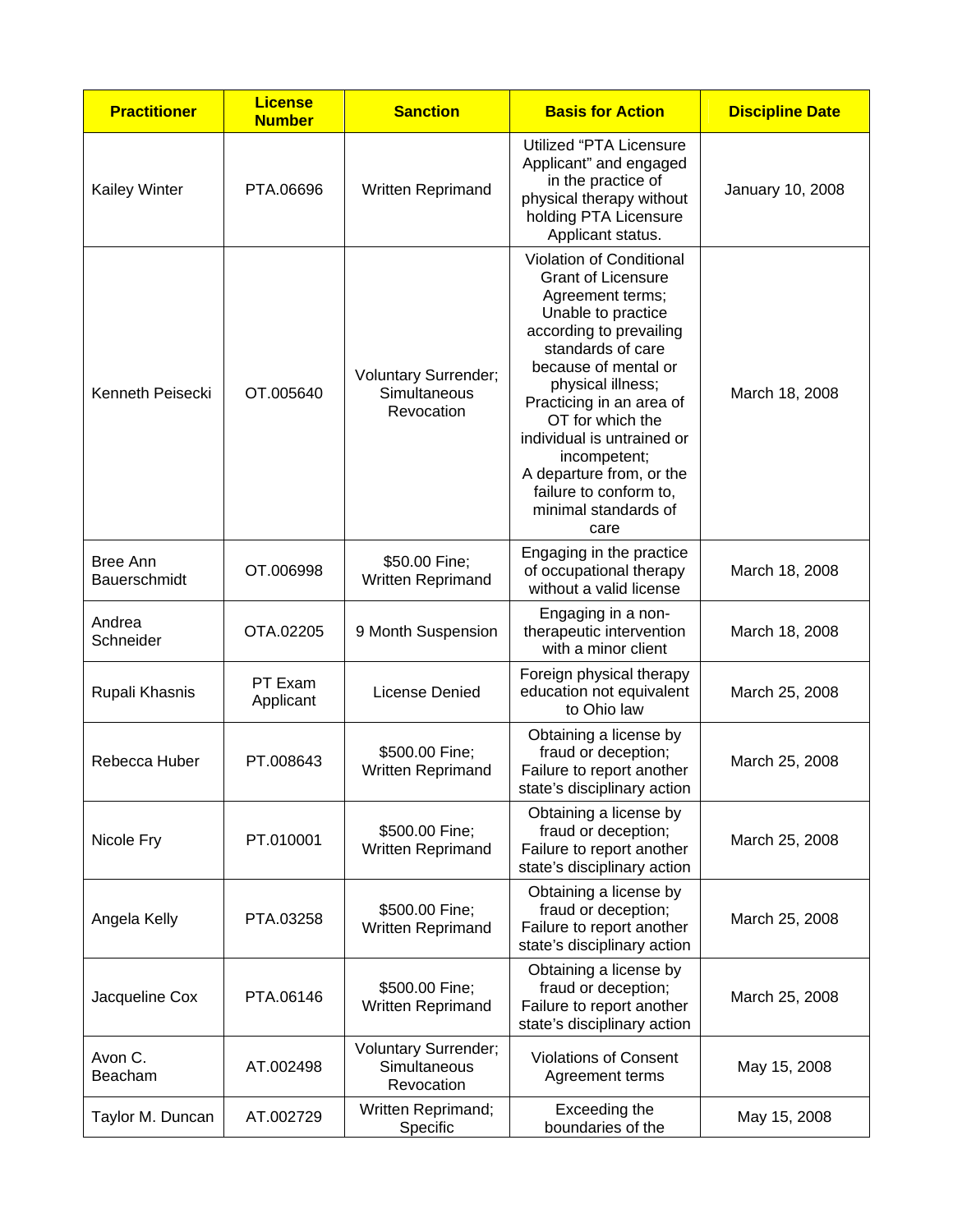| <b>Practitioner</b>      | <b>License</b><br><b>Number</b>          | <b>Sanction</b>                                                                                                                             | <b>Basis for Action</b>                                                                                                                                                                                                                                                                                                    | <b>Discipline Date</b> |
|--------------------------|------------------------------------------|---------------------------------------------------------------------------------------------------------------------------------------------|----------------------------------------------------------------------------------------------------------------------------------------------------------------------------------------------------------------------------------------------------------------------------------------------------------------------------|------------------------|
|                          |                                          | requirements should<br>she wish to practice<br>in Ohio in the future                                                                        | client/athletic trainer<br>relationship;<br>Conduct that constituted<br>a breach of professional<br>ethics                                                                                                                                                                                                                 |                        |
| Amy L. Galdun            | OT.007036                                | \$50.00 Fine;<br>Written Reprimand                                                                                                          | Engaging in the practice<br>of occupational therapy<br>without a valid license                                                                                                                                                                                                                                             | May 15, 2008           |
| Daniel Kramer            | PT.011101                                | \$200.00 Fine;<br>Written Reprimand                                                                                                         | Engaging in the practice<br>of physical therapy with<br>an expired license                                                                                                                                                                                                                                                 | May 15, 2008           |
| Kimberly L.<br>Gallagher | PTA.01425                                | \$200.00 Fine;<br>Written Reprimand                                                                                                         | Engaging in the practice<br>of physical therapy with<br>an expired license                                                                                                                                                                                                                                                 | May 15, 2008           |
| Deena G.<br>Lambert      | PT.006611                                | \$50.00 Fine;<br>Written Reprimand                                                                                                          | Failure to obtain the<br>continuing education<br>required for license<br>renewal                                                                                                                                                                                                                                           | June 26, 2008          |
| Paul J. Guyas            | PT.009010                                | \$200.00 Fine;<br>Written Reprimand                                                                                                         | Engaging in the practice<br>of physical therapy with<br>an expired license                                                                                                                                                                                                                                                 | June 26, 2008          |
| Abby Maiorano            | PTA.05320                                | Two (2) Month<br>Suspension (Non-<br>Active)                                                                                                | Falsification of physical<br>therapy documentation                                                                                                                                                                                                                                                                         | June 26, 2008          |
| John Goss                | PTA.05450;<br>Reinstatement<br>Applicant | Reinstatement<br>Denied                                                                                                                     | Did not demonstrate<br>adequate remediation of<br>original violation                                                                                                                                                                                                                                                       | June 26, 2008          |
| Margaret J.<br>Phillip   | PTA.05614                                | \$75.00 Fine;<br>Written Reprimand                                                                                                          | Failure to obtain the<br>continuing education<br>required for license<br>renewal                                                                                                                                                                                                                                           | June 26, 2008          |
| Michael A. Guido         | PT.004631                                | \$150.00 Fine;<br>Written Reprimand                                                                                                         | Failure to obtain the<br>continuing education<br>required for renewal                                                                                                                                                                                                                                                      | August 14, 2008        |
| Susan F. Julius          | PT.004663                                | Written Reprimand;<br>Comprehensive<br>chemical<br>dependency<br>evaluation and<br>clearance from a<br>LICDC prior to<br>practicing in Ohio | Disciplinary action taken<br>against her license to<br>practice medicine in the<br>state of Louisiana;<br>Affirmative answer to her<br>2008 renewal application<br>with regards to the<br>question of using drugs,<br>narcotics or alcohol to<br>the extent that it impairs<br>her ability to practice<br>physical therapy | August 14, 2008        |
| Sheldon N. Gold          | PT.006007                                | \$200.00 Fine;<br>Written Reprimand                                                                                                         | Engaging in the practice<br>of physical therapy with<br>an expired license                                                                                                                                                                                                                                                 | August 14, 2008        |
| Linda M. Cassidy         | PT.007337                                | \$150.00 Fine;<br>Written Reprimand                                                                                                         | Failure to obtain the<br>continuing education                                                                                                                                                                                                                                                                              | August 14, 2008        |